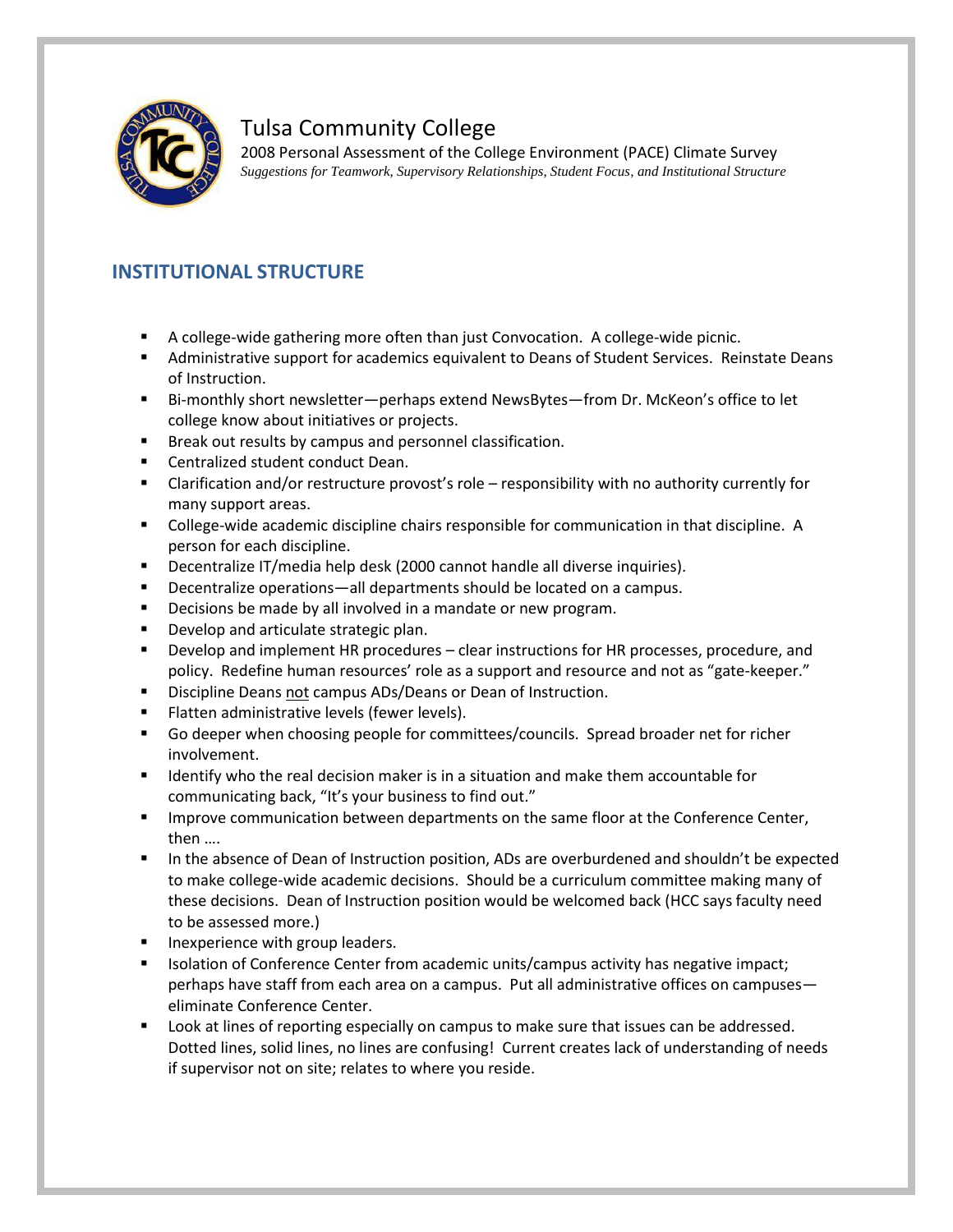- Major IT changes that we've undergone are confusing—research improving delivery of major changes.
- **Make sure council minutes are posted on a timely basis on BulletinBoard or portal somewhere.**
- Need mechanism to hold those at our level or above accountable. Disjointed. See it on committees. We need to develop a culture that encourages employees to hold each other accountable for assigned tasks or projects no matter their position or level within the college.
- Need to evaluate by campus due to 50/50 online/traditional for all campuses, but SEC which is 20/80. This effects allocation of resources.
- Organize all grant programs under one division/department/dean, etc.
- Post a copy of this presentation in BlackBoard, organizational content, or announcements [via] TCC webpage Homepage.
- **Put Deans of Instruction on every campus (or at least some top academic authority).**
- **Strategic planning process.**
- **The academic side should have Deans of Instruction on every campus. Academics and Student** Services should be organized equally.
- The college needs improved signage (way-finding) both inside and outside of campus buildings.
- We don't yet have a process to determine what classes faculty select/determine to teach. Develop this process. ("Here are the credentials you need to teach this course.")
- We tend to initiate projects and don't think about how we want to finish the project. A plan needs to be in place.

#### **SUPERVISORY RELATIONSHIPS**

- A mentoring system that would match new supervisors with longer-tenured supervisors.
- **Appreciation.**
- **EXECT** Assignments that are not going through the supervisor. The supervisor feels powerless due to lack of discussion of projects. Hence, relationships not able to be built with your supervisor (Banner, TA, AtD).
- **Better long-range planning to ensure a fair, even distribution of specialized project involvement.**
- College-wide time set ahead for meetings with those we supervise.
- Conference Center Administrators visit campuses, "mingle" with faculty, staff, etc. Find out "who we are," "names with faces" as much as possible.
- **Feedback.**
- Hiring processes/firing processes.
- **IMPROVE ACCESSIBILITY TO SUPERVISOTS.**
- More interaction, feedback between departments—what's new, what's not working, suggestions for improvement. Possibly via online – "pass it on"; wiki, Bb for all faculty/staff.
- **More involvement in decision-making.**
- **More open communication; more two-way discussion.**
- **More retreats.**
- **More time for "fun" with those you supervise.**
- Need a clear-cut procedure for dealing with employees who are performing below expectations.
- **Organizational chart depicting all areas and procedures and process.**
- **Professional development of supervisors.**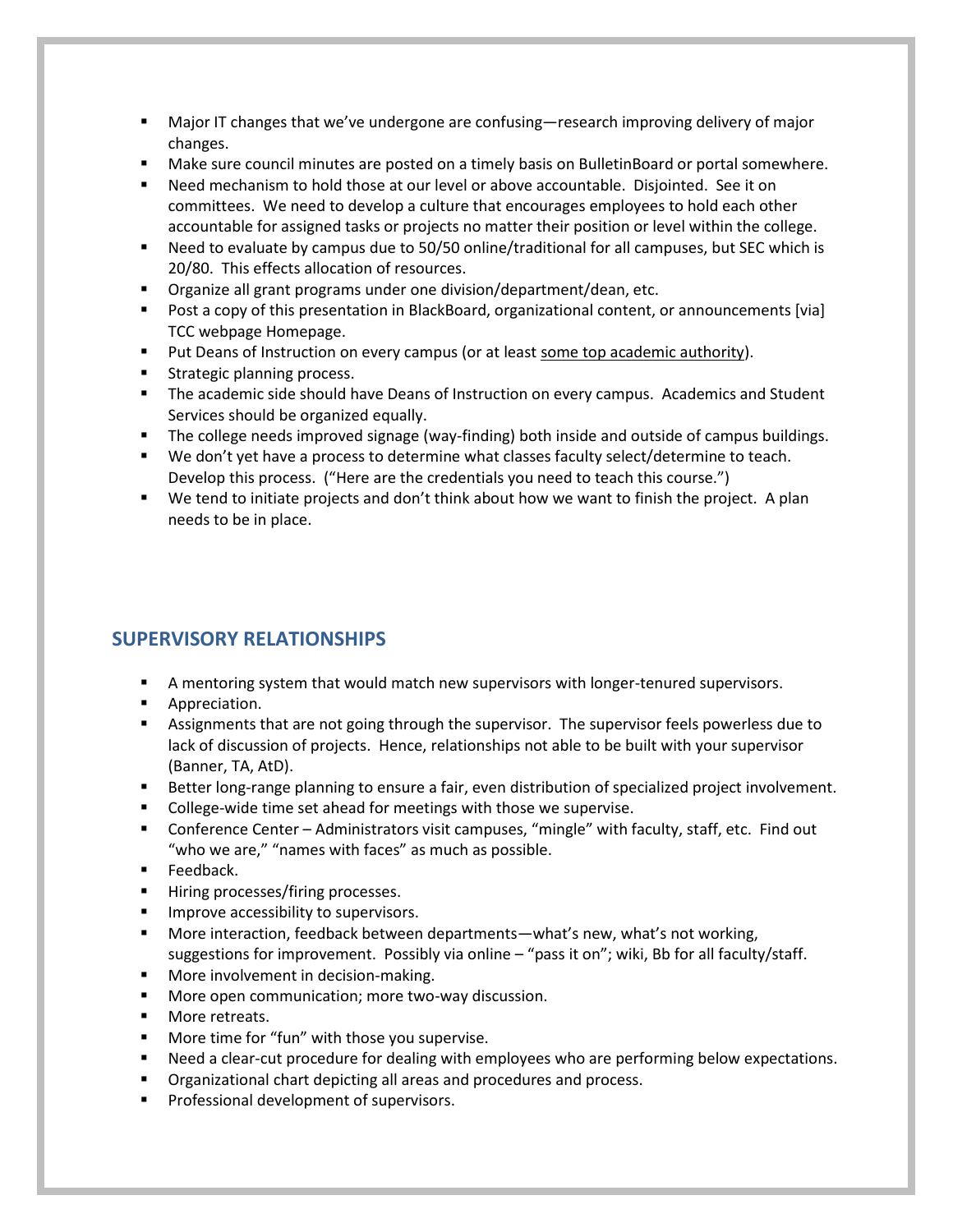- **Share more detailed information.**
- **Simplify navigation; problems with MyTcc and logons.**
- Strategic planning would ensure that the large principles and goals for the college are systematically planned and implemented and supported by resources.
- **Supervisors should have more trust and confidence in their staff.**
- Supervisors should keep staff informed and provide enough information/knowledge for staff to perform duties.
- **Supervisors work along-side of their staff members to support employee morale!**
- Use the time slot between 8 and 9 a.m. as a dedicated time for staff meetings, staff development, and staff communication.

### **STUDENT FOCUS**

- **Consistent standards and procedures for implementing special programs for students.**
- **Develop financial aid to serve our students in a more timely, organized manner, especially** regarding textbook purchases.
- Every meeting—ask, "how does this affect student?"
- **Expand hours and support to students provided by Client Services and by our support labs (i.e.,** computer labs and writing centers, etc.)
- Financial aid bookstore is impacted by award delays (charging books). This is a big problem faculty are still addressing student with no books (week 5).
- **Have student representatives on most, if not all, college and campus committees.**
- **IMPROVEMENT IN COMMUNICATING STUDENT OR STATE IN CONSTRANCE IN A STATE IN STATE IN STATE IN STATE IN STATE IN STATE IN STATE IN STATE IN STATE IN STATE IN STATE IN STATE IN STATE IN STATE IN STATE IN STATE IN STATE IN STA** information to new student orientation via forms of TCC resources/media.
- Increased tutoring services! (in all disciplines)
- E Keep academic calendar in mind when planning projects.
- **EXECT LINK electronic resources for students—MyTcc mail, Bb, TED, domain, etc., one login?**
- Mental health counseling offered to students. Many students do not have insurance.
- **Minimize barriers for all students accessing all TCC resources.**
- **More consistency in service areas across campuses.**
- One login.
- On-site child care. Many students struggle with having full-time classes and have no where for their children to stay. Temporary child care?
- Same question about how it affects academic area/divisions.
- **Student training for technology that the students are required to use for some programs and** classes. Great access to technology/assistance.
- When planning furniture installation, floor cleaning, repairs, etc., avoid class times.